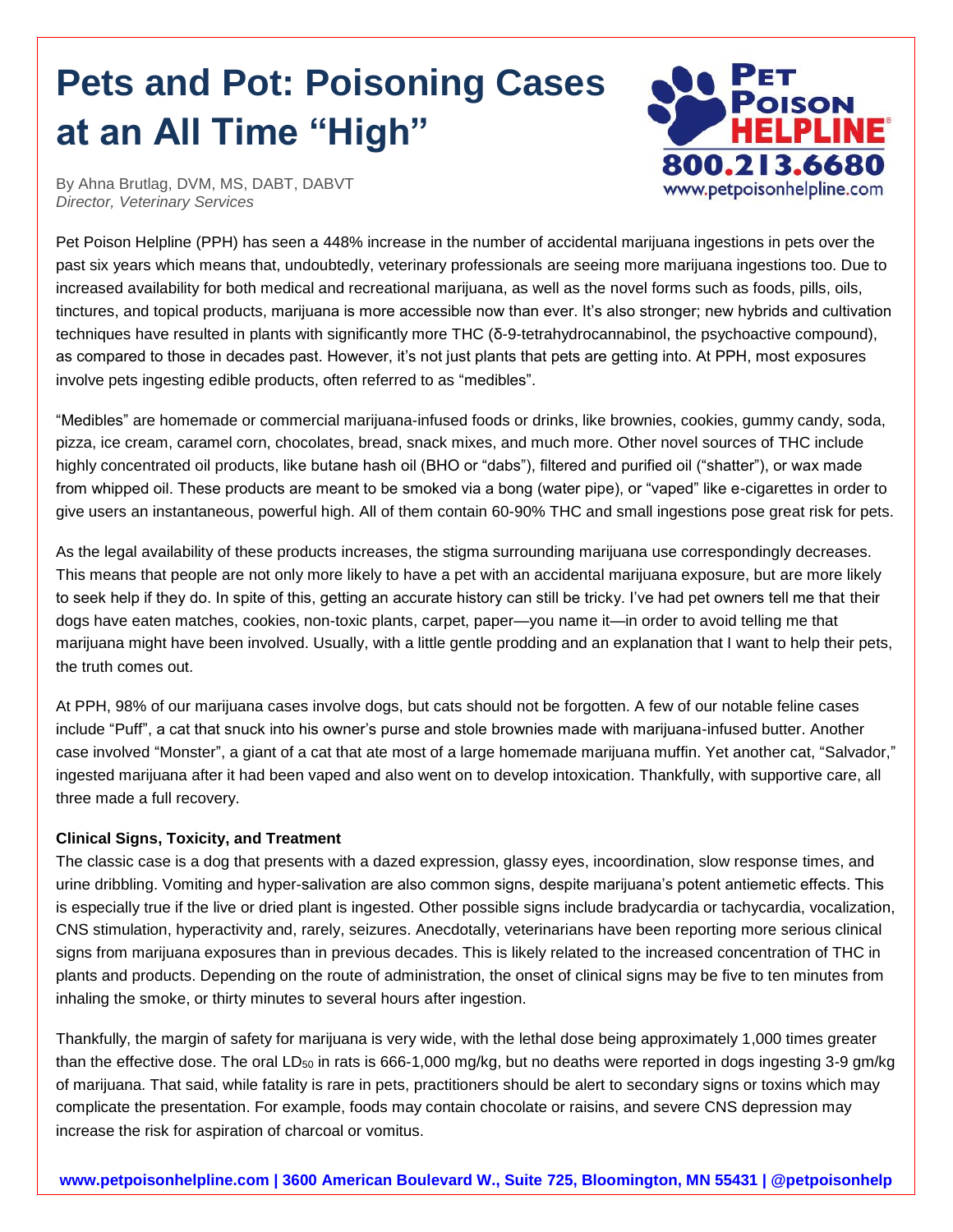Treatment is primarily symptomatic and supportive. Decontamination may be performed if the ingestion was recent or large; either emesis or gastric lavage should be considered. Multiple doses of activated charcoal may decrease the bioavailability and half-life. Vital signs, especially body temperature and blood pressure, should be monitored and corrected as needed. CNS stimulation may be treated with diazepam. Intravenous lipid emulsion (ILE) has been tried with mixed success and, at this time, is not often recommended, but could be considered in severe cases. Recovery may take 24-72 hours, depending on the dose ingested.

### **Medical Cannabis & Pets**

Almost all state allow for use of medical marijuana in some capacity although legislation varies considerably with respect to allowable compounds, formulations, and qualifying health conditions. Most states allow THC to be used medically, while others restrict use to compounds such as cannabidiol (CBD) that have no psychoactive effects.

For example, in states such as CA or CO, human patients have access to a full suite of products from live or dried plants to THC infused foods. Other states, such as MN, prohibit smokable cannabis, allowing only highly purified, pharmaceutical grade extracts of THC and/or CBD in capsules, tinctures, and oils for vaporization. The range of qualifying disease conditions is a rapidly expanding list which often includes chronic or intractable pain, HIV/AIDS, Tourette's syndrome, severe seizures, amyotrophic lateral sclerosis (ALS), cachexia, cancer, hepatitis B, PTSD, ulcerative colitis, etc. In spite of state laws, marijuana and its extracts remain Schedule I drugs and possession/use remains a criminal offense under federal law. Twenty-three states and Washington DC have now passed laws allowing medical marijuana use, and twenty states have passed some form of decriminalization. In spite of this, marijuana remains a Schedule I drug and possession/use remains a criminal offense under federal law.

Medical cannabis contains a variety of components and extracts used to treat qualifying medical conditions which vary from state to state. In Minnesota for example, indications for the use of medical cannabis include HIV/AIDS, Tourette's Syndrome, seizures, amyotrophic lateral sclerosis (ALS), cachexia, pain and nausea associated with cancer, and more. Some forms of medical cannabis contain THC and have psychoactive properties, while others (e.g., cannabidiol or CBD) have no psychoactive effects.

Medical cannabis can come in many forms as specified by state law. In some states, patients will have full access to a suite of products from dried plants to infused foods. Other states only allow capsules, tinctures, or oils for vaporization.

# **Marijuana alternatives (synthetic cannabinoids, K2, Spice)**

In 2010, herbal marijuana alternatives such as K2 and Spice became popular in the US. They were often sold in gas stations, head shops, and convenience stores, and typically marketed as "incense" or "potpourri", with the deceptive label "not for human consumption." Aside from containing a variety of herbs, the products also contain synthetic cannabinoid compounds, which are agonists of cannabinoid receptors (CB1 and CB2). While recent legislation in many states has severely restricted the sale of such products, they can still be purchased online, and exposures continue to be reported to Pet Poison Helpline.

While there is limited data on animals exposed to agents such as K2 and Spice, common signs reported to Pet Poison Helpline include ataxia, vomiting, excessive salivation, inappropriate urination, twitching, hyperesthesia, and mydriasis. No fatalities have been reported. Treatment is largely supportive and symptomatic, as no antidote is currently known. Decontamination should be performed if appropriate, and vital signs should be monitored and addressed as needed. Agitation or CNS stimulation may be treated with benzodiazepines or phenothiazines (e.g. acepromazine). Intravenous fluids should be administered in cases of hypotension or poor perfusion. Recovery may take 24-48 hours, depending on the dose and severity of intoxication.

### **Wrap Up**

Marijuana in its many forms is more prevalent and potent than ever before. Due to increased use of tasty "medibles" and highly concentrated oil and medicinal products, the risk of poisoning in pets is on the rise (especially for those pets that

**www.petpoisonhelpline.com | 3600 American Boulevard W., Suite 725, Bloomington, MN 55431 | @petpoisonhelp**